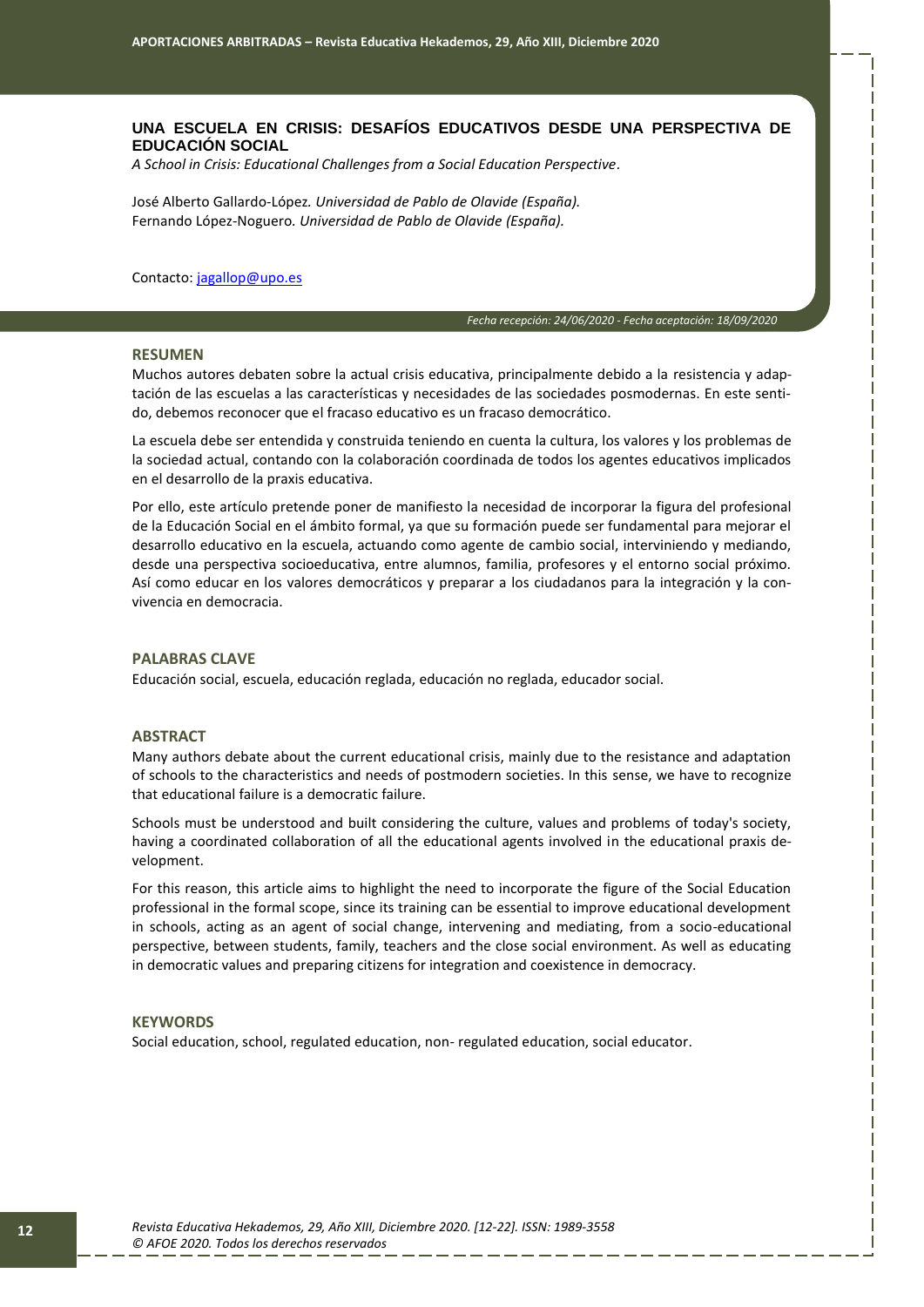### **1. THE SCHOOL CRISIS**

Over the years, the school has played an elementary role as a socialization agent outside the family environment. It is in school, through education, where citizens develop the social competence so necessary to develop adequately in the social context.

However, nowadays, education in schools faces numerous difficulties and problems that prevent it from meeting the goals for which it was founded. In this sense, we can see how there is a mismatch between the legal regulations, the educational institutions themselves and teacher training. In addition, there are communication problems with families, conflicts in establishing social and cultural relations in the external context closest to the school, and a slower evolution compare with the current social changes.

According to Ortega (2005):

*The school has specialized and insisted on the knowledge diffusion and the search for "appropriation of culture" on the part of the subjects, and this specialization and priority has been imposed on the rest of the possible functions, aims and tasks relating to socialization, the development of the personality or the identity of the subjects (p.122).*

Therefore, it is important that the school adapts to the new social orders from the innovation and redefinition of its goals. We need an education updated to the new changing needs of society and we trust that Social Education has much to contribute in this sense. In fact, there are more and more areas of professional intervention in which the social educator is working, including at school.

On the other hand, we are currently experiencing a boom in Social Education in Spain, which translates into the presence of a large number of socio-educational initiatives in different scopes, both formal and nonformal. This advance is especially significant in regulated school spaces, as professionals from the socio-educational field who work in these contexts are emerging in almost all of Europe. However, what is interesting is that these new jobs emerge because of a demand that comes from the educational community itself and from families.

This fact is understandable if we think on the different problems associated with this stage of people's educational development. Serious difficulties such as violence and harassment in classrooms, inclusion and attention to diversity, health education, sexuality or drugs are clear examples of obstacles that coexist day by day with the reality of many schools. If we add to this the fact that many teachers recognize that they lack the resources to face these situations, from a socio-educational point of view, the social educator has much to contribute.

According to this, current studies such as those of Sanmartín (2019) show the importance of the family and the school in the transmission of values and social norms. This process will establish the origin of the development of appropriate social behaviors for the improvement of coexistence and interpersonal and interrelational relationships. In this sense, it is fundamental to provide students with tools, strategies and social skills that contribute to their social adaptation (Gallardo-López & Gallardo-Vázquez, 2018).

Furthermore, according to Mesa (2019), it is urgent to reconfigure an education for global citizenship from schools, which addresses relevant issues such as "the causes and consequences related to inequality in the distribution of wealth and power in the world, as well as inequalities between men and women" (p.21), among other issues such as, for example, cultural diversity, the manifestation of violence or climate change.

Today, we live social moments characterized by a great variety and complexity of problems, situations and processes, both personal and group and community. Today's society is trying to overcome a deep crisis in all aspects, but especially those related to democratic values or the welfare state. If we pause for a moment to analyze the values that dominate our society, we can see that individualism prevails over communitarian-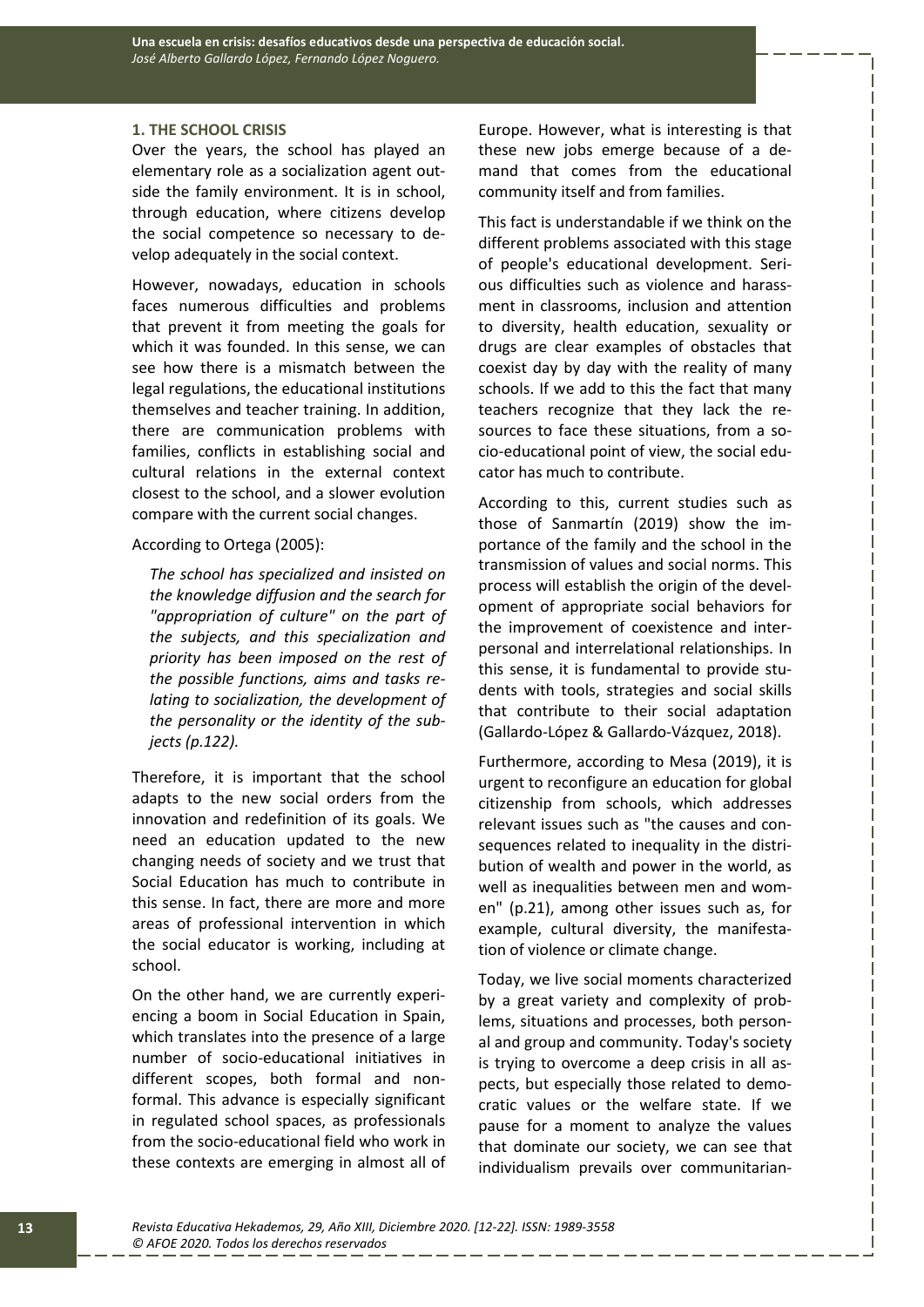ism, as well as success and the acquisition of financial capital quickly, forgetting the constant effort and sacrifice to achieve the proposed goals. In addition, there is a promotion of consumerism and the possibility against need, over sustainability and recycling, giving priority to the market over the political or public (Sánchez-Valverde, 2014). In this sense, the sociocommunity sphere is characterized by different interconnected variables, necessarily conceived from the point of view of complexity and interrelation.

If we focus on the school and its context, we can see how these social circumstances we are referring to directly affect it. Therefore, formal education encompasses a changing, complex reality with diverse problems that, inevitably, must be addressed. In accordance with this, it is important to address these school problems through creativity, reconsidering and modifying the teaching function, incorporating new professional profiles of the socio-educational field and, fundamentally, taking as a starting point the real needs of the current school, a complex school with a multidimensional character where Social Education has much to contribute.

# **2. EDUCATIONAL CHALLENGES OF 21ST CENTURY SOCIETY: SOCIAL EDUCATION**

The society of the 21st century is characterized by a series of events that make sense, and are explained, in the context in which they appear. In this sense, we have to be conscious that it is the own society that, in some way, provides the appearance of diverse realities, and the one that can give convenient answers to the needs that it itself demands (López-Noguero, 2001, 2003). Thereby, in this current social context, the perspective of Social Education becomes a very powerful fundamental tool and, in a certain way, inconceivable until recently. However, the fast-social changes base and justify the presence of Social Education in the educational scope.

*The information society in which we are beginning to be immersed, a network society, a society of migrations, a "globalized" and complex society, is forcing us to rethink education, educational praxis and its institutions to, in some way, understand and explain the new transformations and to be able to reformulate their structures and new interventions (Ortega, 2005, p.113).*

The causes that explain these exceptional social changes are diverse, and a large number of them are not directly related to Pedagogy. In this regard, we must have in mind that Social Education did not originate spontaneously, it originated from certain social features, characterized by important transformations in the economy, politics, principles, social relations and participation and education, together with a technological revolution and an increase in leisure and free time (López-Noguero & Pérez Serrano, 2012).

On the other hand, Social Pedagogy originated due to the emergence of new social policies that strengthened the democratic system, the increase in marginality and exclusion of certain sectors of the population, the appearance of new pedagogical theories and, above all, as a result of a deep educational crisis (Gallardo-Vázquez & Gallardo-López, 2012; Petrus, 1997; López-Noguero, 2004).

Consequently, postmodern societies require their citizens to be people with autonomy and with the capacity to integrate and adapt to uncertainty. To this end, continuous education is essential, allowing the acquisition of social skills that encourage adaptation and projection at different levels: personal, professional and social. According to Gallardo-Vázquez & Gallardo-López (2011a), "the person constitutes a whole and his social formation includes the cognitive, affective and behavioral aspects that the condition of person itself, both at an interpersonal level and at a citizen level" (p.35). In this sense, Social Education has much to contribute when it raises new perspectives for the edu-

In this sense: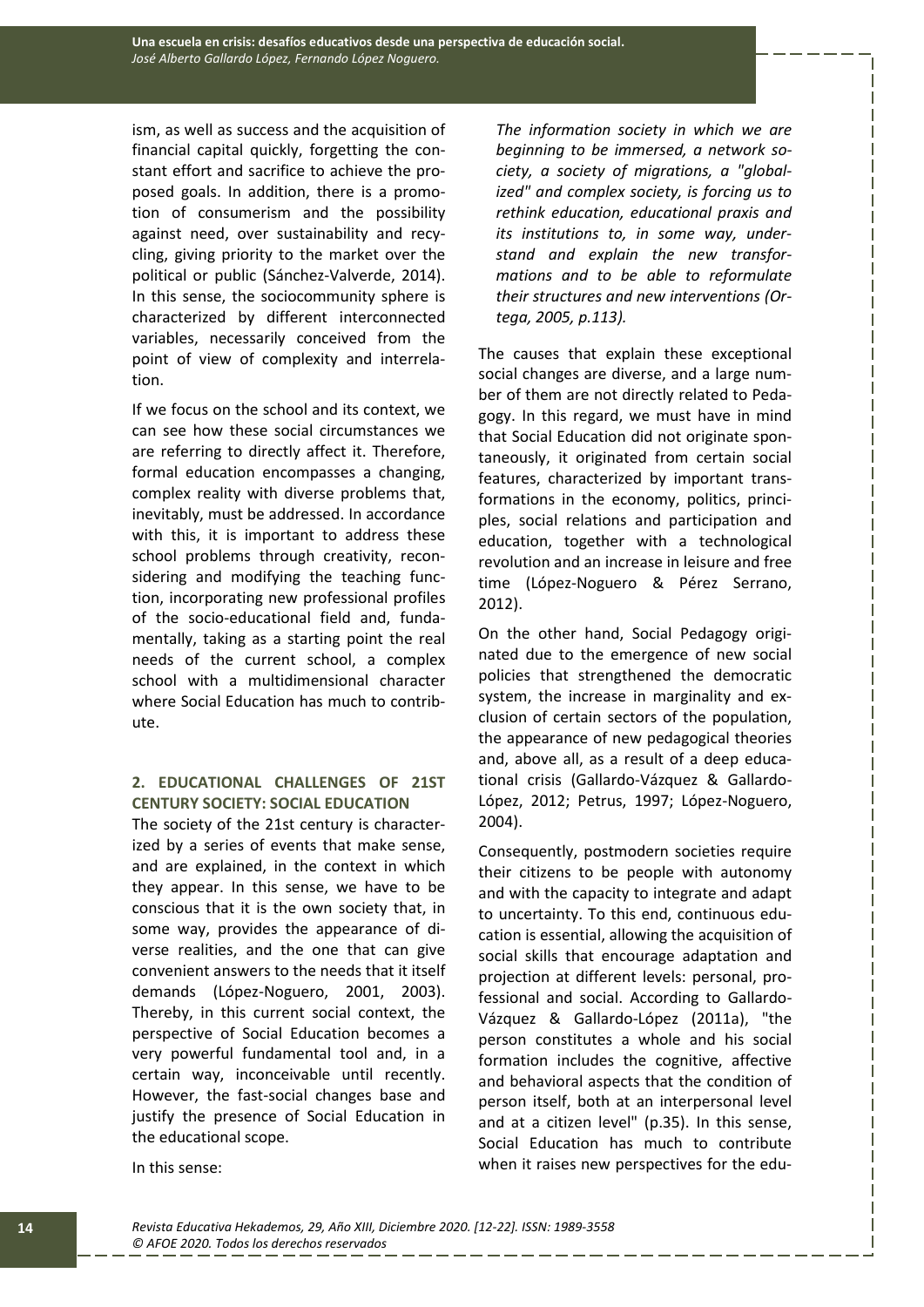cational and formative activity of individuals in society with "a strong orientation of value, which guides personal identity and which marks not only priorities, beliefs and attitudes but also social behaviors" (De la Caba-Collado, López-Atxurra & Bobowik, 2016, p.190).

It is important to understand that, behind the poor development of educational training in schools, with consequences such as school failure and school drop-out, there are surely hidden "personal and social problems, of which schools are often unaware or unwilling to take into account, because of the demands they place on their academic work" (Vega, 2013, p.2). According to this, Rodríguez & Guzmán (2019) warn of the importance of being able to detect, at an early stage from schools, the variables that can identify students at risk, in order to carry out socio-educational interventions that increase the chances of success of these students.

Other sort of studies such as those made by Merma-Molina, Ávalos & Martínez (2019), analyze the importance of coexistence plans in Spanish schools, they question the effectiveness of meeting their objectives and propose strategies and recommendations for improvement. Among these proposals, it is interesting to observe how the figure of a social education professional can contribute to promote the development of educational actions related to conflict resolution and education in democratic principles.

According to Petrus (2004), learning is a personal and social process that occurs from multiple dimensions and cannot occur if we separate social education from school education. In this sense, "the school cannot be closed in on itself and adopt an autistic attitude towards society and its problems. The school institution must develop educational activities beyond the topics of the curriculum" (p.98). Therefore, it is necessary to intervene in schools starting from the needs of the students, emphasizing the learning of skills that allow for the development of critical thinking, reflection, empathy, the capacity to manage conflicts, as well as promote a creativity that enables the analysis of reality from diverse perspectives (Gallardo-Vázquez & Gallardo-López, 2010).

In short, education is a social practice of a transforming nature that seeks to build a more just and egalitarian society, and this requires that educational practice integrate the perspective of social education into schools (Mesa, 2019). In this sense, according to Martín-Bermúdez (2019), social education should have a principal role in promoting a type of "transformative education and active citizenship since it is based on the relationship between a theory, a method and a practice related to quality of life, which is also close to the daily experience of the collectives" (p.160).

### **3. CONCLUSIONS**

The reality of this society in this century, so highly multidimensional, globalized, variable, and complex, demands a new way of understanding education, with a much more social approach and closer to democratic reality, and the school must adapt to both.

The school must not only tend towards a new redefinition of its social mission, but must also face, in a decisive way, profound and radical transformations both in content and in infrastructure, media and teaching methodologies, teacher training and, especially, the reorganization of the educational system, since the school must finally go beyond the limits of its walls and open up to society.

The school cannot remain today in the simple transmission of culture or knowledge, it must be demanded it for more, since it is increasingly necessary that it also deals with issues such as social integration and democratic coexistence, promoting responsibility, participation, respect for people rights, the critical sense or education in values, and articulating the greatest possible diversity of cooperation channels between all parties involved in education, mainly family, professionals and social environment.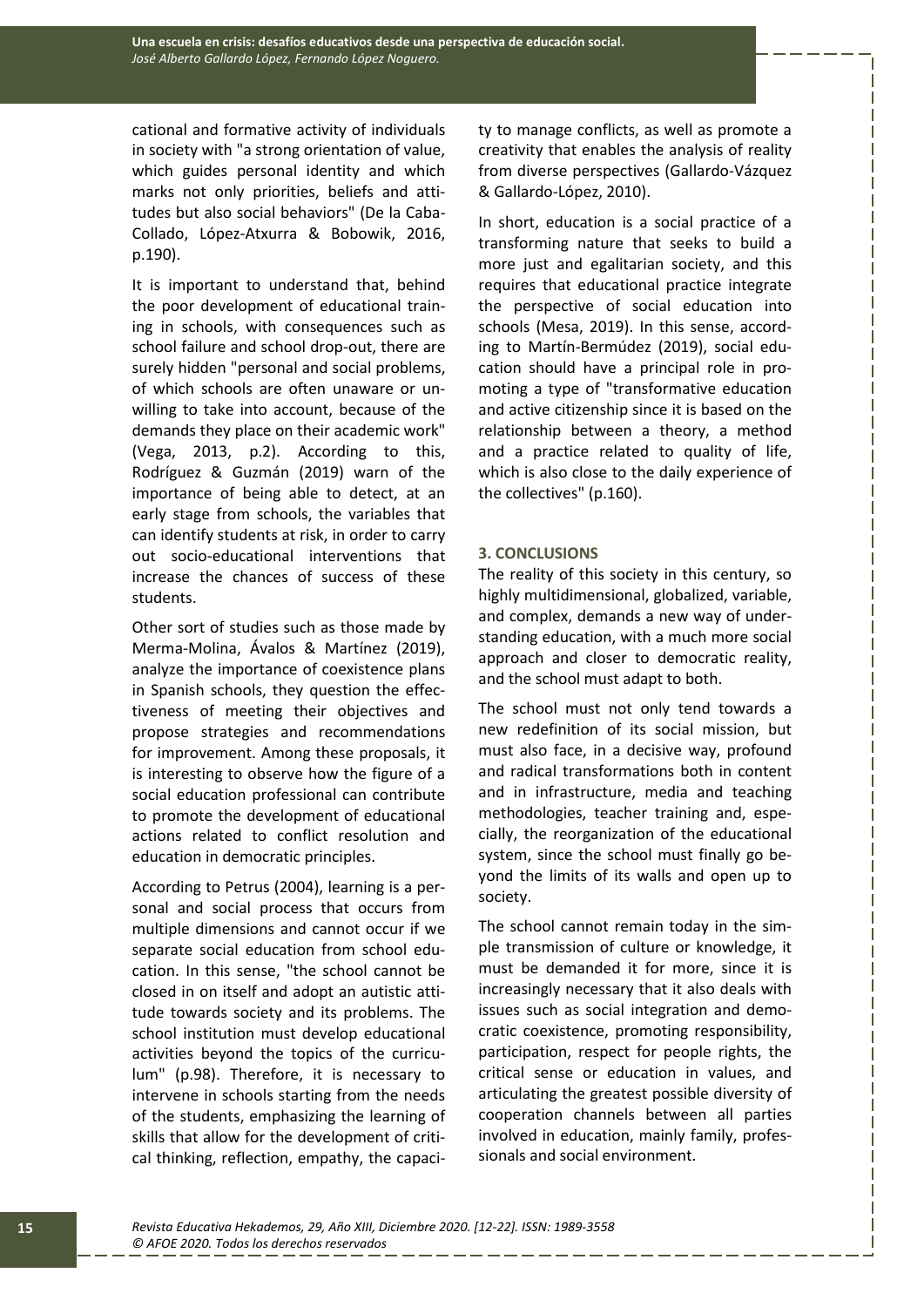As we face this major challenge, Social Education can and must undoubtedly help in this exciting but complex task for the school institution (López-Noguero, 2017) by supporting social diagnosis, working on prevention, mediation, intervention in issues such as bullying, violent outbreaks, unwanted pregnancies or drug addictions; as well as monitoring other conflictive situations in the classroom and its surroundings, the development of activities to educate in values, communication with families and the social environment (Páez-Gallego, Gallardo-López, López-Noguero & Rodrigo-Moriche, 2020).

Traditionally, Social Education has been understood as viable in the non-formal scope of education, not in the scope of formal education. In addition, several authors such as Petrus (1997) already defined Social Education with a markedly out-of-school character, exempt from responsibilities in school activity. However, the main current pedagogical currents do not agree with this idea.

Within the framework of a new social context, characterized by different cultural principles, new types of social awareness and patterns of action, new social policies and an increase in marginalized sectors of the population that draw new realities and problems, the need arises for education to acquire a reformulation and innovation in its goals, functions, characteristics and processes. In this sense, following Sanvisens (1995), we can say that education today must be reformulated as a social activity, with a permanent function, configured as an open system and accessible to marginal and problematic sectors. To achieve this goal, the school has to rethink its role in society, innovate in its methodology and redirect its organization, its educational agents and its resources.

Certainly, Social Education has been outside the realm of school education for too long. In fact, traditionally, Social Education has been identified as informal, not regulated. In this sense, and according to Pérez Serrano (2003), these terminologies have negative connotations when compared to formal education.

In top of it, in general terms, school education has focused its main goals on the transmission of knowledge and culture. On many occasions, social functions are left aside, and "the educational purpose of compulsory education is to encourage children to learn the skills necessary to live and integrate into society in a critical and creative way" (MEC, 1989, p.78).

Therefore, it is also necessary for school education to focus on aspects such as social integration and democratic coexistence. According to this aspect, we believe that it is time for schools to face profound changes in their contents, infrastructures, methodologies and teacher training, but, above all, the schools need to become a learning community open to society. To this end, we trust that Social Education must form part of this educational reconsideration in schools with a leading and significant role.

In this sense, Sáez (2019) argues:

*The inclusion of social education within the school framework is associated with its contribution to the development of the socialization process in which the school institution is an outstanding and important agency of secondary socialization and, consequently, social education can facilitate and channel, adequately, the development of the processes of relationship and communication with all the members that compose the educational community (p.18).*

Without doubt, Social Education can bring many benefits shared with education in schools such as the development of responsibility, education in values, the promotion of critical sense and respect for the rights of all people, among others benefits. In addition, Social Education allows individuals to integrate and relate to society in an appropriate manner, and to be able to transform it in order to improve it (López-Noguero, 2006; Gallardo-Vázquez & Gallardo-López, 2011b; Cárdenas & López-Noguero, 2007).

Following Ortega (2005), social education can establish a connection that greatly fa-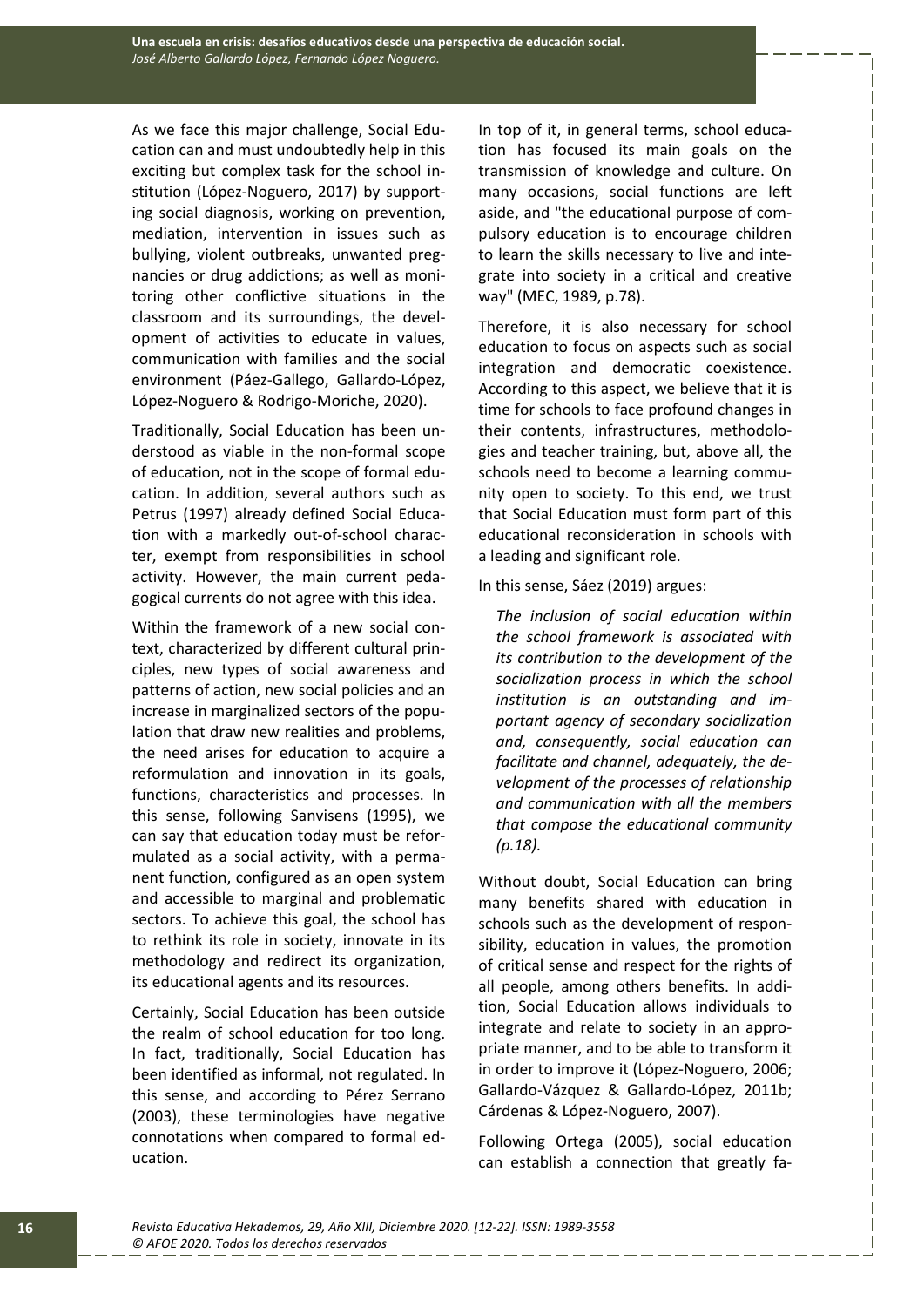vors "the relationship between the community, the family and the school, since they have the power to add more neutral perspectives and new cooperation methodologies" (p.13), helping to contribute to establishing an appropriate balance in power distribution and decision-making.

In summary, the overall goal of Social Education is help individuals to get into society with a civic sense and community awareness. In this aspect, Social Education purpose is to provide with educational resources to society and it individuals, so that, through educational actions, people can socialize and grow in every aspects of their lives. That is why, from schools, social educators have much to contribute.

Below is a table summarizing the functions and activities carried out by social educators in schools in Spain today, functions and activities that are becoming increasingly important in schools.

*Table 1. Functions and activities of the Social Educator in schools. Source: prepared from Menacho (2013) & VV. AA (2004)*

| <b>FUNCTION</b>                                                                     | <b>ACTIVITIES</b>                                                                                                                                                                                                                                                                                                                                                                                                                              |
|-------------------------------------------------------------------------------------|------------------------------------------------------------------------------------------------------------------------------------------------------------------------------------------------------------------------------------------------------------------------------------------------------------------------------------------------------------------------------------------------------------------------------------------------|
| <b>Educational and re-</b><br>educational.                                          | Monitoring and control of<br>situations of absenteeism,<br>school failure and vio-<br>lence.                                                                                                                                                                                                                                                                                                                                                   |
| Informative, advisory<br>and orienting to indi-<br>viduals, groups and<br>families. | Promotion of the partici-<br>pation of families in the<br>daily life of the center and<br>in Parents' Schools.                                                                                                                                                                                                                                                                                                                                 |
| Socio-cultural anima-<br>tion and dynamization<br>of groups and collec-<br>tives.   | Development of<br>social<br>skills.<br>Planning, coordination<br>development<br>and<br>of<br>complementary<br>and<br>extracurricular activities.<br>in coordination with the<br>AMPA (Spanish acronym<br>for Parents of student<br>Association) or the school<br>board. Contextualized<br>socio-cultural activities<br>that improve center-<br>environment relations<br>and encourage the crea-<br>tion of stable communica-<br>tion networks. |
| Organizer, planning,                                                                | Development and evalua-                                                                                                                                                                                                                                                                                                                                                                                                                        |
| programming, devel-                                                                 | tion of integration<br>and                                                                                                                                                                                                                                                                                                                                                                                                                     |

| opment and evalua-<br>tion of your socio-<br>educational interven-<br>tion.                                                        | coexistence programs.                                                                                                                                                   |
|------------------------------------------------------------------------------------------------------------------------------------|-------------------------------------------------------------------------------------------------------------------------------------------------------------------------|
|                                                                                                                                    | Design and planning<br>of<br>information, guidance and<br>counselling programs for<br>students.                                                                         |
|                                                                                                                                    | Support for teacher trai-<br>ning.                                                                                                                                      |
| <b>Management and</b><br>administration of<br>different social and<br>educational services.                                        | Participation in counsel-<br>ling, training and parent<br>association programs.                                                                                         |
| <b>Observation and de-</b><br>tection of the needs<br>and characteristics of<br>the environment of<br>groups and individu-<br>als. | Monitoring and collabora-<br>tion in the educational<br>response to students with<br>problematic behaviors.                                                             |
|                                                                                                                                    | Follow-up of<br>conflictive<br>situations in<br>classrooms<br>and their surroundings.                                                                                   |
|                                                                                                                                    | Detection of the socio-<br>educational needs of the<br>center and its surround-<br>ings, participating in the<br>programming of the<br>Guidance Department.             |
| <b>Relationship and</b><br>coordination with<br>other social and edu-<br>cational institutions.                                    | Establishment<br>of<br>net-<br>works between the center<br>and the immediate envi-<br>ronment, breaking the<br>isolation and institutional<br>loneliness of the school. |
| Preparation, imple-<br>mentation, monitoring<br>and evaluation of<br>projects, programs,<br>services, campaigns,                   | Collaboration in the de-<br>velopment of education<br>programs for health,<br>environment, consump-<br>tion, tolerance, equality                                        |
| community interven-<br>tion, etc.                                                                                                  | and peace education,<br>among others.                                                                                                                                   |

In short, formal educational institutions, mainly schools, have to train for integration and coexistence in democracy. Bearing in mind that society is becoming more and more complex, multicultural and globalized, building a flexible and dynamic school open to the social and educational community. In order to achieve this goal, the socioeducational model must be able to establish cooperative relationships between students, teachers, families and various institutions and professional profiles, all from the contextualization of the social environment of the learner.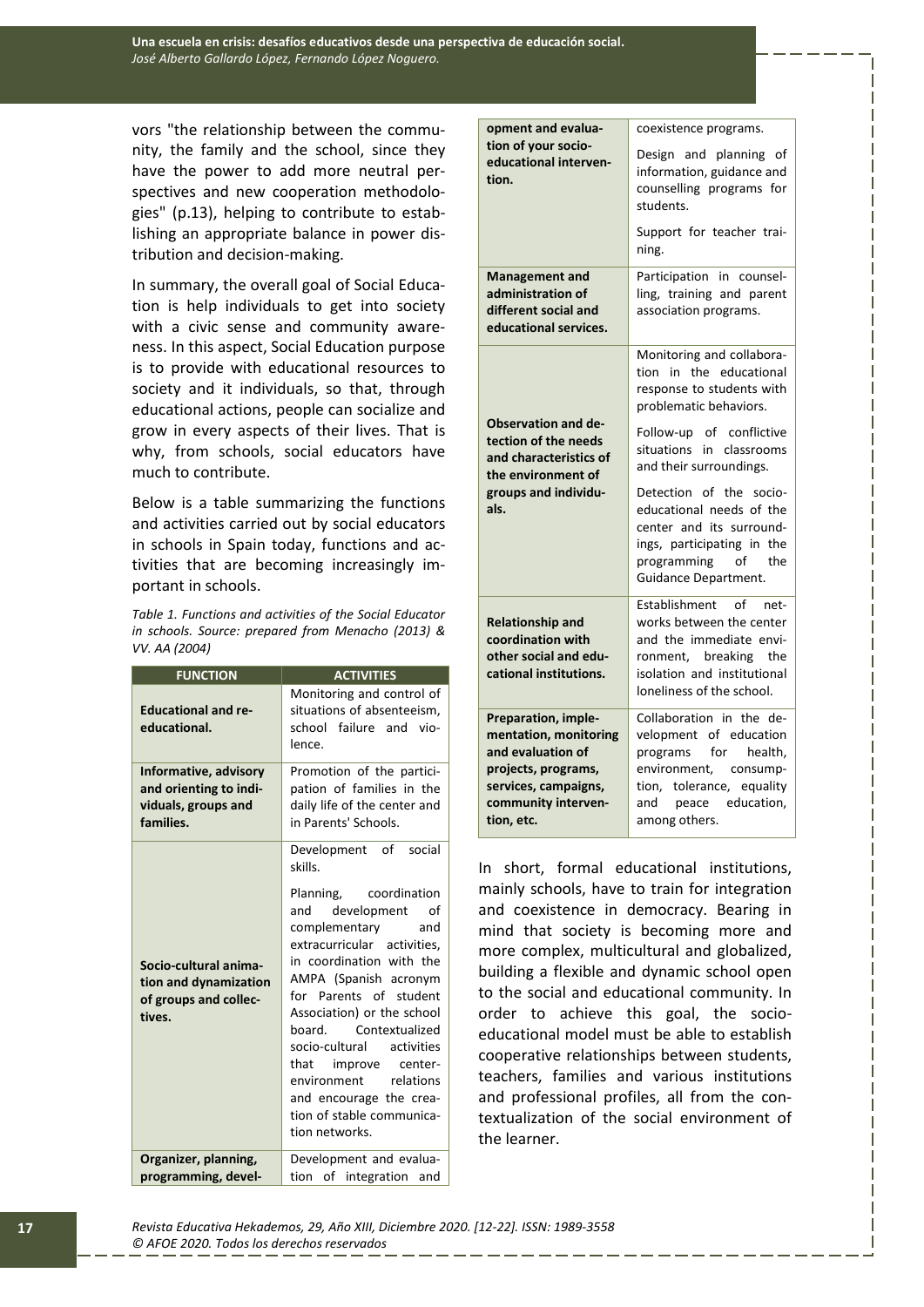The school is undergoing an important transformation in order to adapt to the fast changes in today's society, and, within this framework, the Social Education professional, through multidisciplinary work, is acquiring an increasingly transcendental protagonism, since he carries out very significant tasks in schools such as mediation and conflict resolution, prevention, education in values, social diagnosis, family education, coordination of transversal curricular themes and immediate action in the face of social problems (López-Noguero 2006).

The school is a clear reflection of society; it is in changing and in continuous progress. In this sense, social issues such as the incorporation of immigrants, new ways of understanding family models or technological progress require schools to offer socioeducational responses to possible problems that may arise. For this reason, Social Education professionals constitute a fundamental part of the educational community in schools, since they provide a complementary vision to the academic, adapting to the specific needs of students and the school community, and giving "a response to diverse needs of socio-educational intervention" (Galán, 2008, p. 57).

The incorporation of the social education professional in the regulated educational contexts is already a reality in Spain. If the function of the school "is eminently educational, its task has to complement the educational action of the teachers inside and outside the school" (Vega, 2013, p.5), using social education as a resource. Following Dapía & Fernandez (2018), we can identify three figures of the Social Educator in schools in Spain: a) the social educator who is part of the human resources of the regulated educational center, b) the one who belongs to the municipal Social Services and c) the one who leads projects of socioeducational intervention through intermediary entities.

According to Galán (2019), although the figure of the social educator in schools is more and more frequent in Spain, it continues to be a socio-educational practice that is not very widespread. Only some Autonomous Region such as Castilla La Macha, Andalusia, Aragon, Galicia, Catalonia, the Balearic Islands or the Canary Islands have incorporated, in a significant and successful way, the complement that social education can offer to the current educational system. However, in order for social education to be truly considered at a national level, "it is necessary to have the support of the General Council of Colleges of Social Educators and to support their struggle to achieve a state social education law" (p.80).

Authors such as Bretones, Solé, Meneses, Castillo & Fàbregues (2019), recognize that, to this day, school educational spaces continue to focus very much on teaching in the classroom. However, the appearance and diversification of new educational agents in the centers, who intervene in an increasingly complex reality, is becoming more and more necessary. Thus, the professional of social education can come to establish:

*Intercultural bridges that reinforce social cohesion and the recognition of diversity; the promotion of the participation of families, students and other educational and social agents in the territory in the school environment, or the activation of specific campaigns for coexistence, equality and the promotion of democratic values and respect in order to strengthen spaces for coexistence among the various components of the school community (p. 40).*

It is also interesting to highlight some Spanish experiences on social education practices associated with improving education in formal contexts such as Mayor, Lòpez & Solís (2019), which focuses on training to continue disseminating, promoting and institutionalizing the practice of Service-Learning in teachers, which is an educational proposal that combines learning processes and service to the community in a single wellarticulated project where participants learn by working on real needs of the environment in order to improve it (Mayor & Rodríguez, 2016).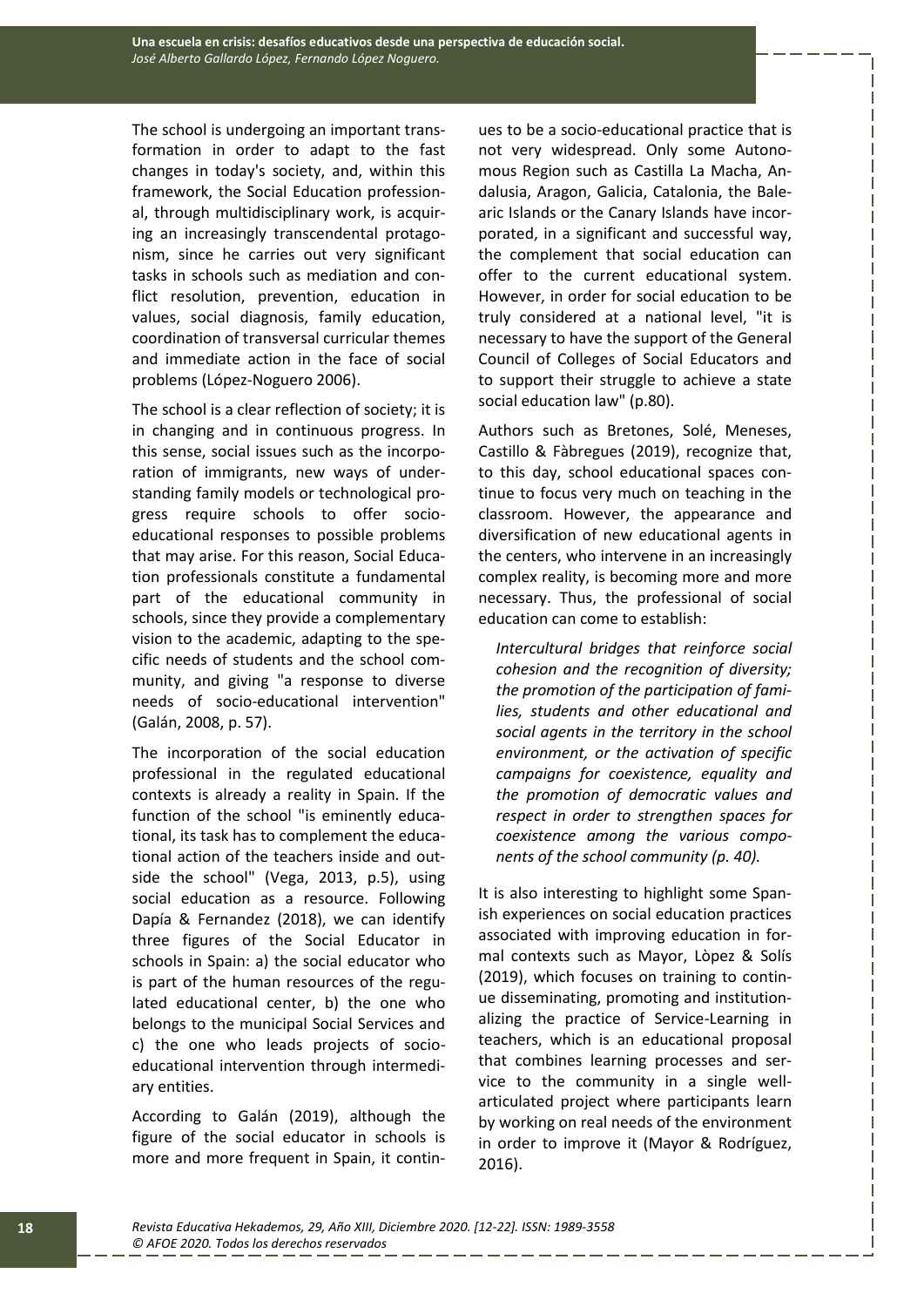On the other hand, Serrate, González & Olmos (2017), carry out a study to find out which professionals are doing socioeducational work in Spanish secondary schools, what problems and needs they have to address, what functions they have and what difficulties they encounter in their daily work, seeking to highlight the importance of social education work carried out on the basis of interdisciplinary proposals. Likewise, we can find studies such as those of Sierra, Vila, Caparrós & Martín (2017), which analyze the functions of the social educator and the development of the figure of the social educator in the school.

Addressing an international perspective on research and experiences related to the relations between school and social education, we can find studies such as Alonso-Tapia, Simón, López-Valle, Ulate & Biehl (2019), where they analyze the climate of coexistence in the classroom in favor of the social inclusion of students from two countries, Spain and Costa Rica. Or successful socioeducational experiences (Yadreev, Filippov, Burnashev & Migalkin, 2018), within the framework of school sports, to develop an advanced social education program designed

to promote the international sports movement, healthy lifestyles, competencies and health skills.

Other current studies focus their goals to analyze the scientific production of referent authors such as Nel Noddings, seeking to approximate the implications for social education in terms directly related to the school subject (Thornton, 2018).

Among other works of an international nature, we can highlight an innovative proposal in Costa Rica, which addresses teacher training to face the challenges of contemporary educational models in formal and nonformal areas of primary education from the field of social education (Barberousse-Alfonso, Vargas-Dengo & Corrales-Bastos, 2018). Finally, Neumann (2017) carry out another interesting proposal, which with its study seeks to better understand the relationship between social education programs in public schools in the United States and the health of their democracy, obtaining results that invite critical reflection on how to approach social education in schools.

# **REFERENCIAS BIBLIOGRÁFICAS**

- Alonso-Tapia, J; Simón, C; López-Valle, N; Ulate, M.A; & Biehl, M.L. (2019). Classroom co-living climate: Nature, measurement, effects and implications for social education. A cross-cultural study. *Anales de Psicologia 35*(3), 424-433. https://doi.org/10.6018/analesps.35.3.363501
- Barberousse-Alfonso, P; Vargas-Dengo, M; & Corrales-Bastos, P. (2018). Teaching education and socio-educational action: Developing an implementation proposal of the program community teachers. *Revista Electrónica Educare, 22*(1), *22*(1), 1-21. https://doi.org/10.15359/ree.22-1.19
- Bretones Peregrina, E; Solé Blanch, J; Meneses Naranjo, J.; Castillo Carbonell, M; & Fàbregues Feijóo, S. (2019). ¿Qué dicen los centros educativos de Cataluña sobre la incorporación de educadores sociales en las escuelas y los institutos? *Educació Social. Revista d'Intervenció Socioeducativa*, 71, 39-59. https://bit.ly/3jaIMNu
- Cárdenas Rodríguez, R; & López Noguero, F. (2007). El trabajo interdisciplinar del educador social en la escuela. *Aula de innovación educativa*, 160, 15-17.
- Dapía Conde, Mª. D; & Fernández González, Mª. R. (2018). Educación social y escuela en España. A propósito de la formación e inserción laboral. *Revista Iberoamericana de Educación, 76*, 209-228. https://doi.org/10.35362/rie7602857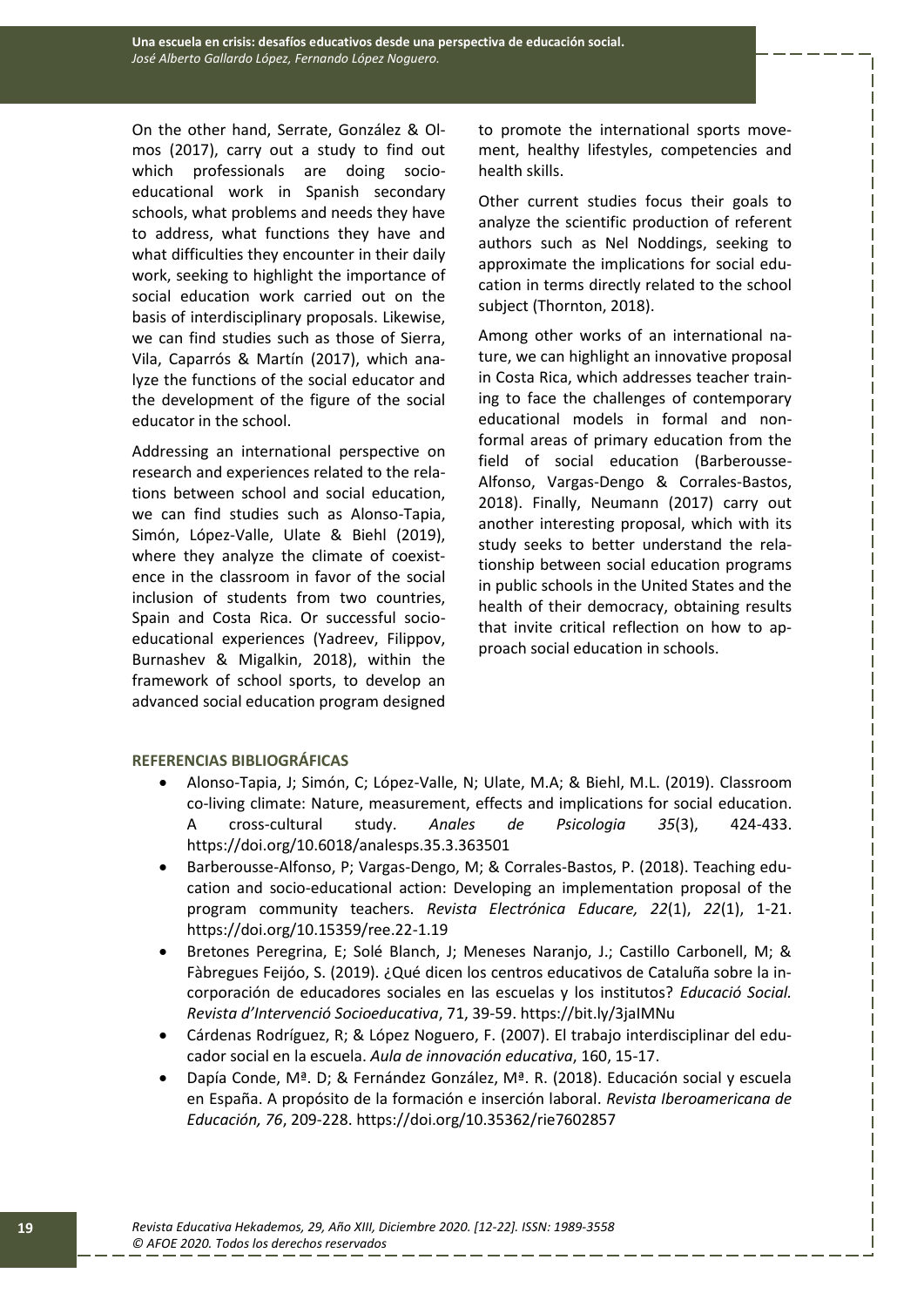- De la Caba-Collado, Mª. Á; López-Atxurra, R; & Bobowik, M. (2016). Tareas de responsabilidad social en la escuela y agresión entre iguales. *Revista de Educación*, 374, 187- 210. https://doi.org/10.4438/1988-592X-RE-2016-374-331
- Galán Carretero, D. (2008). Los educadores sociales en los centros de educación secundaria de Extremadura. *Revista Interuniversitaria de Pedagogía Social*, 15, 57-71. https://doi.org/10.7179/PSRI\_2008.15.05
- Galán Carretero, D. (2019). La realidad de los educadores sociales en el Estado español. Experiencia evolutiva en los centros de educación secundaria de Extremadura. *Educació Social. Revista d'Intervenció Socioeducativa*, 71, 79-104. https://bit.ly/3aSgrZt
- Gallardo-López, J. A; & Gallardo-Vázquez, P. (2018). Teorías sobre el juego y su importancia como recurso educativo para el desarrollo integral infantil. *Revista Educativa Hekademos*, 24, 41-51. https://bit.ly/3gt27Ym
- Gallardo-Vázquez, P; & Gallardo-López, J. A. (2010). *La Inteligencia Emocional y La Educación Emocional en el Contexto Educativo*. Sevilla: Editorial Wanceulen.
- Gallardo-Vázquez, P; & Gallardo-López, J. A. (2011a). *Pedagogía Social*. Sevilla: Editorial Wanceulen.
- Gallardo-Vázquez, P; & Gallardo-López, J. A. (2011b). La Educación Social como objeto de estudio de la Pedagogía Social. En Belando Montonro, Mª. R. II Jornada monográfica de la sociedad iberoamericana de pedagogía social. *Pedagogía social y educación social. Una mirada al futuro*. (pp. 288-301). Organizada por la Sociedad Iberoamericana de Pedagogía Social (S.I.P.S) y la Universidad Complutense de Madrid. https://bit.ly/3hsx1RS
- Gallardo-Vázquez, P; & Gallardo-López, J. A. (2012). Perfil del pedagogo social. En Morales Calvo, S; Lirio Castro, J. & Marí Ytarte, R. Mª. (coord.). *La Pedagogía Social en la Universidad. Investigación, Formación y Compromiso*. (pp. 109-116). Valencia: Nau Llibres. https://bit.ly/3hpF6Hb
- García Sanmartín (2019). Bullying: una puerta de entrada a la conducta antisocial adulta. *Ehquidad International Welfare Policies and Social Work Journal, 11*, 151-202. https://doi.org/10.15257/ehquidad.2019.0006
- López-Noguero, F. (2001). *La formación del animador sociocultural*. Huelva: @gora.
- López-Noguero, F. (2003). Educación Social y Desarrollo Local. En Sánchez, R. (Coord.): *Animación sociocultural y desarrollo rural* (pp. 105-124). Zaragoza: CEDDAR.
- López-Noguero, F. (2006). O Educador na escola: definición e funcións. En Castro, M; Malheiro, X. M. y Rodríguez, X. (Coords.). *A escola, ¿punto de encontro entre o profesorado e educadores/as sociais?* (pp. 8-20). Santiago de Compostela: Nova Escola Galega – Colexio de Educadores Sociais de Galicia.
- López-Noguero, F; & Pérez Serrano, G. (2012). La Educación Social del Siglo XXI. Un esfuerzo de aclaración. En Cobos, D., Jaén, A., López-Meneses, E., Martín, A., y Molina, L. (dir. congr.). *Innovagogía 2012*, 1741-1753. https://bit.ly/31pNDUV
- López-Noguero, F. (2017). Educación Social en la escuela ¿por qué? En López-Meneses, E., Cobos, D., Martín, A., Molina, L. y Jaén, A. (dir. congr.). *Innovagogía 2016*, 1304- 1310. https://bit.ly/3laK1hj
- Martín-Bermúdez, N. (2019). Educación social como acción transformadora. Una vía para la emancipación ciudadana*. Educació Social. Revista d'Intervenció Socioeducativa*, 71, 149-163. https://bit.ly/31nspa2
- Mayor Paredes, D; & Rodríguez Martínez, D. (2016). Aprendizaje-Servicio: una práctica pedagógica que promueve la participación del estudiantado para la mejora escolar y social. *Revista Complutense de Educación, 28*(2), 555-571. https://doi.org/10.5209/rev\_RCED.2017.v28.n2.49623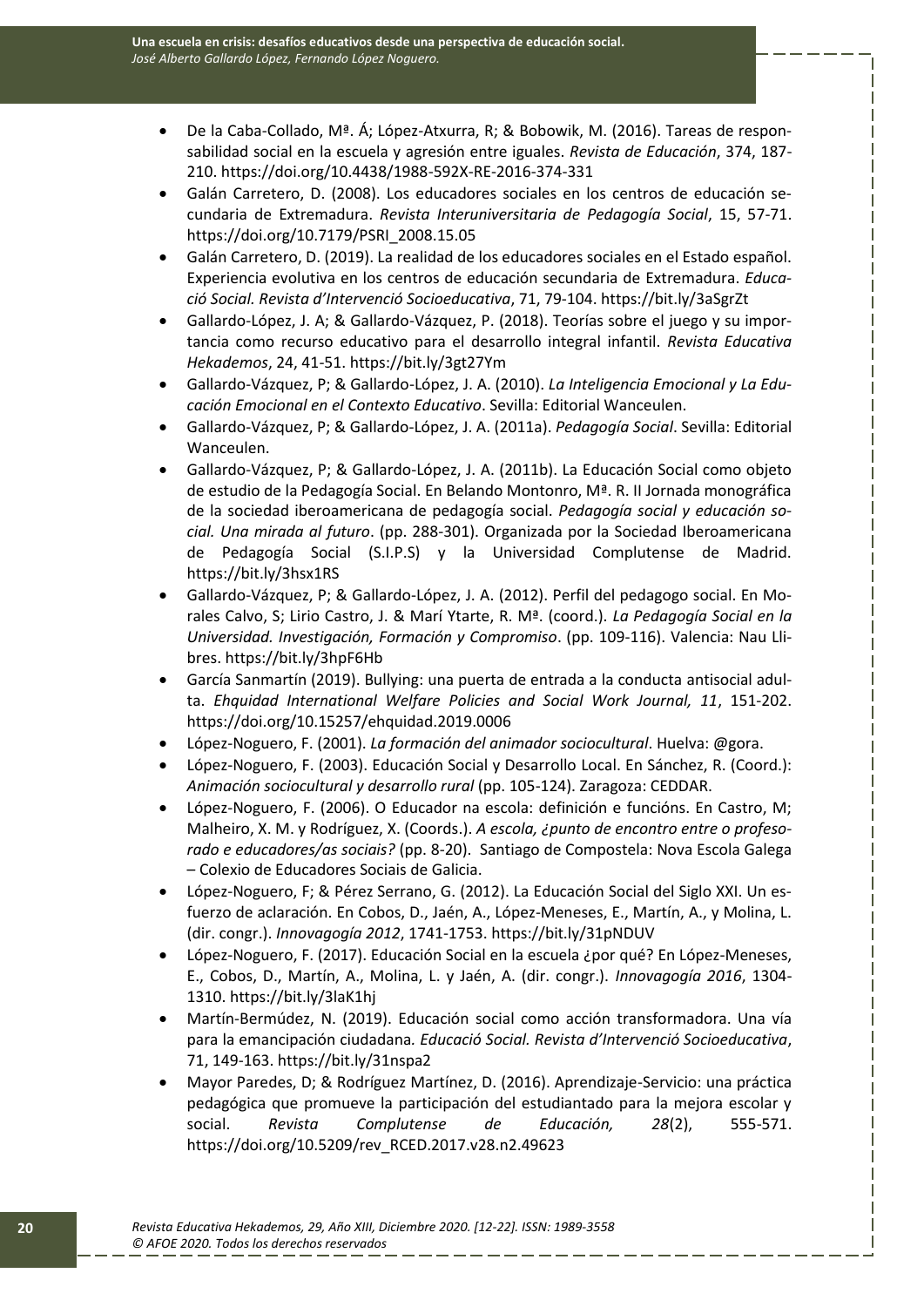- Mayor Paredes, D; Lòpez Medialdea, A.M; & Solís Galàn, M.G. (2019). El Aprendizaje-Servicio como Escenario Formativo y su Influencia en Distintos Agentes Socioeducativos. Percepción de los Participantes. *International Journal of Sociology of Education, 8*(2), 153-172. http://dx.doi.org/10.17583/rise.2019.4071
- MEC (1989). *Diseño Curricular Base. Educación Primaria*. Madrid: MEC.
- Menacho Hernández, S. (2013). El educador social y la escuela. Justificación de la necesidad de la Educación Social en la escuela, *RES Revista de Educación Social*, 16, 1-16. https://bit.ly/3hqyPuC
- Merma-Molina, G; Ávalos Ramos, M.A; & Martínez Ruiz, M.A. (2019). ¿Por qué no son eficaces los planes de convivencia escolar en España? *Revista de Investigación Educativa, 37*(2), 561-579. https://doi.org/10.6018/rie.37.2.313561
- Mesa, M. (2019). La Educación para la Ciudadanía Global: Una apuesta por la Democracia. *Revista Internacional de Educación para la Justicia Social, 8* (1), 15-26. https://doi.org/10.15366/riejs2019.8.1.001
- Neumann, R. (2017). American democracy in distress: The failure of social education. *Journal of Social Science Education, 16*(1), 5-16. https://bit.ly/2Ytyno6
- Ortega Esteban, J. (2005). Pedagogía social y pedagogía escolar: la educación social en la escuela. *Revista de Educación*, 336, 111-127. https://bit.ly/34ueNMi
- Páez-Gallego J; Gallardo-López J.A; López-Noguero F; & Rodrigo-Moriche MP. (2020). Analysis of the Relationship Between Psychological Well-Being and Decision Making in Adolescent Students. *Front. Psychol*. 11:1195. https://doi.org/10.3389/fpsyg.2020.01195
- Pérez Serrano, G. (2003). *Pedagogía Social/Educación Social. Construcción científica e intervención práctica*. Madrid: Narcea
- Petrus Rotger, A. (Coord.) (1997). *Pedagogía Social*. Barcelona: Ariel
- Petrus Rotger, A. (2004). Educación Social y Educación Escolar. *Pedagogía Social. Revista interuniversitaria*, 11, 87-110. https://bit.ly/3hq49tE
- Rodríguez Rodríguez, D; & Guzmán Rosquete, R. (2019). Rendimiento académico de adolescentes declarados en situación de riesgo. *Revista de Investigación Educativa, 37*(1), 147-162. https://doi.org/10.6018/rie.37.1.303391
- Sáez Sáez, L. (2019). Educadores sociales en la escuela: su sentido, nuevas necesidades y nuevas estrategias. Educació Social. *Revista d'Intervenció Socioeducativa*, 71, 15-38. https://bit.ly/2CThfAy
- Sanvisens Marfull, A. (1995). L'educació i el pedagog a partir d'ara. En Bordàs et al. *Les sortides professionals del llicenciat en pedagogía* (pp.151-158). Barcelona: Publicacions de la Universitat de Barcelona.
- Sánchez-Valverde, C. (2014). Trayectoria y perspectivas de la educación social, en un entorno de cambio. *Tabanque Revista pedagógica*, 27, 201-216. https://bit.ly/2EyfxF3
- Serrate González, S; González Sánchez, M; & Olmos Migueláñez, S. (2017). The social education interdisciplinarity at the level of secondary education. *Revista de Educación*, 376, 201-257. https://bit.ly/2YL5WSX
- Sierra Nieto, J.E; Vila Merino, E.S; Caparrós Martín, E; & Martín Solbes, V.M. (2017). The role and functions of social educators in Andalusian schools. Analysis and reflexions. *Revista Complutense de Educación, 28*(2), 479-495. http://dx.doi.org/10.5209/rev\_RCED.2017.v28.n2.49542
- Thornton, S. J. (2018). Nel Noddings as Social (Studies) Educator. *Theory into Practice, 57*(4), 263-269. https://doi.org/10.1080/00405841.2018.1518642
- Vega Fuente, A. (2013). La educación social en la escuela: complemento imprescindible. *RES Revista de Educación Social*, 16, 1-14. https://bit.ly/2Qmy0al